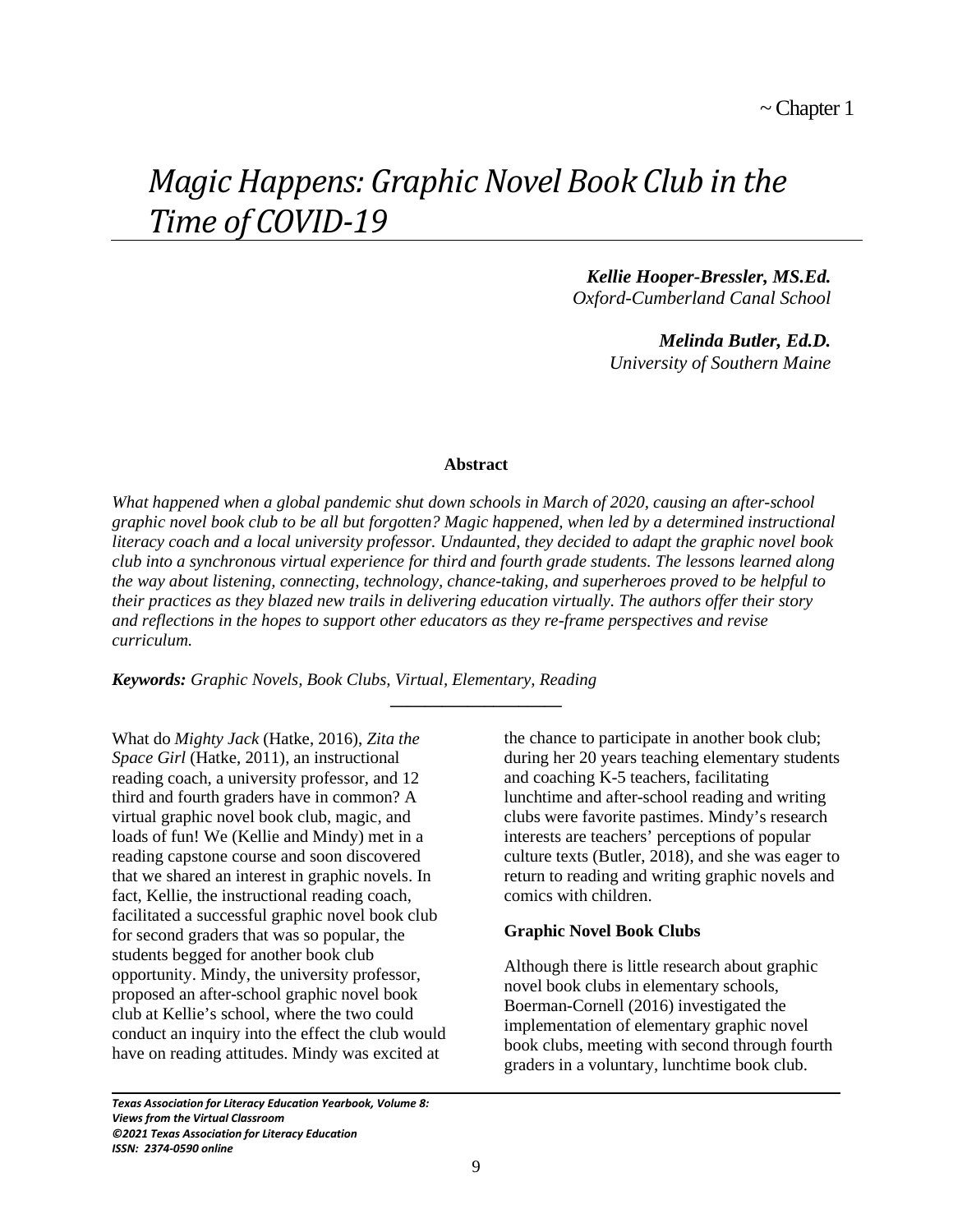Boerman-Cornell (2016) reported that elementary children used multimodal skills to comprehend texts and discussed text-to-self, text-to-text, and text-to-world connections as they read their graphic novels. Smith (2017), when investigating the effectiveness of afterschool book clubs in third grade as an alternative to traditional tutoring, reported that the children made reading gains.

## *Graphic Novel Book Club Begins*

After our in-person book club was approved, we met with 12 third and fourth graders in the school library on Thursday afternoons. We structured the club like a reading/writing workshop (e.g., graphic novel read-aloud, minilessons, time for independent reading or writing, snacks, and sharing). Due to snowstorms, snow days, and rescheduled parent events, we met just once during the month of February. By the time of the second meeting in March of 2020, the Center for Disease Control (CDC) was calling for social distancing and warning the public of the dangers of COVID-19. Three days later, all schools were closed, and the book club was forgotten in the midst of global worries.

## *Graphic Novel Book Club in the Time of COVID-19*

Kellie's initial focus was figuring out ways to support striving readers and teachers at home. Her mind raced at night thinking about what else she could do to help. She started taping phonics lessons to support kindergarten and first grade students and recording read aloud/think aloud chapter books for the older students, demonstrating how to think and talk about a book's theme, but it never felt like she was doing enough. Mindy missed the book club, but she was busy converting her in-person classes to online synchronous learning.

Then one night, Kellie remembered the Graphic Novel Book Club. She reached out to the kids in the original club to check on their interest. They were thrilled and eager. Next, Kellie sent Mindy an email to check on her interest and availability to resume the club, and Mindy excitedly said, "Yes!" The club would be virtual and would still

meet on Thursdays. An expanded membership was achieved by inviting all 60 third and fourth grade students to join the club. We were back in business.

# *Planning for a Virtual Graphic Novel Book Club*

Our in-person plans for the club were not going to work online. Students did not have access to new graphic novels, paper, or pens. We planned and we wondered: Would instructional videos of making comics work? Would listening to a virtual read aloud be interesting enough? Would the children participate? What kind of guidelines should we provide? Relying on years of experience in the classroom and a desperation to reconnect with kids to save the day, we planned for a graphic novel read-aloud, time to talk, and time to create and share comics. We had no idea how many children would join our first meeting in April or what to expect, and we were excited at the prospect.

## *Virtual Book Club in the Time of COVID-19*

The first thing that became obvious, as most of our original members appeared along with a few new faces, was that students were desperate to connect. These 25-plus students were relieved to see one another, and they needed to talk with their friends and just hear about what others were doing. We provided the first few minutes of that conversation to them, where they, without prompting, led their own discussion, simply and naturally with adequate airtime for all who wanted it.

Finally, we asked the students if they wanted Kellie to read a graphic novel. *Bird and Squirrel on the Run* (Burks, 2012) was suggested due to club status as a favorite. Conversation around the text was limited, but it was obvious that the students enjoyed revisiting an old friend. Reading was stopped halfway through the book to share the "Comic Creator," a comic creation application available on readwritethink.org, where students can create their own comic strips. We ended the meeting with a plan to meet the following week, hopeful that some students would create comics to share.

L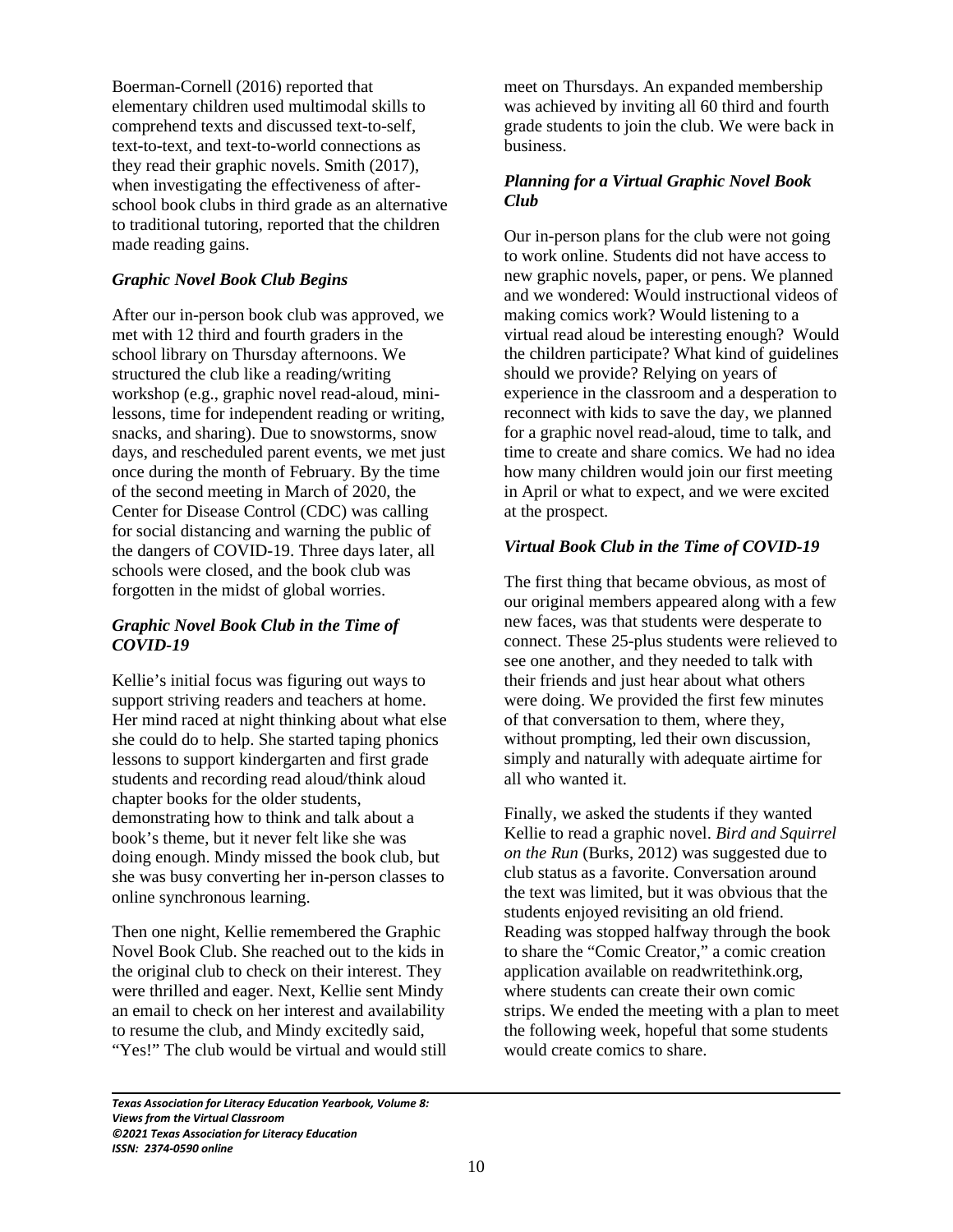Whatever our expectations were for the next meeting, they were surpassed in every aspect. When the meeting began, we had more students curious and eager to check out the virtual book club. Once again, we began by letting everyone chat and share if they wanted; many had pets or new toys they wanted to discuss. It was clear our graphic novel club was far more than just an opportunity to talk about comics.

The remainder of our meetings that spring followed the same pattern. Children came and went as the semester continued. Some who had loved the in-person club stopped coming as the virtual version failed to meet their needs, while others eagerly joined the club and attended meetings consistently. As the weather warmed up in May, and outdoor time beckoned to their isolated bodies, even the regulars seemed to show up late and with less enthusiasm. We called an end to our experiment and announced that our last day would be in early June.

## **Unexpected Lessons**

#### **Listening Lessons**

The first thing we learned, which should have been the most obvious, is that student and teacher connections are truly the most essential component in our education system. As an instructional coach, Kellie was producing asynchronous learning opportunities for students and staff each day. Her brand-new YouTube Channel, empty prior to the pandemic, expanded by four to five videos per day. Yet, none of it felt as important or essential as the meetings with students face-to-face via virtual applications.

Hearing students' voices and truly listening to them filled all the participants with hope for the future—hope which in April and May of 2020 was hard to find. Here was a glimpse into their immense capacity to learn despite a complete change of venue, content, and purpose. The students proved themselves to be more resourceful and resilient than previously imagined.

#### **Lessons About Connecting**

L

As we connected with students each week, it became clear the curriculum had changed. We became guides to learning how to participate in virtual meetings, how to create and present work virtually, how to practice truly listening to each other under the worst of circumstances, and most importantly, how to keep trying. By finding a way to have our meetings and being there every week, we modeled for these students how to carry on despite adversity. Mindy felt very fortunate to participate in the magic that Kellie created when she gathered the children in this after-school graphic novel book club. The fact that Kellie pulled off this magic act during a global pandemic and emergency teaching was phenomenal. Within this partnership with Kellie, Mindy learned the value of authentic, intentional listening and the value of reaching out to children who were in lockdown, to children who could not have their friends over to play, and who longed for connections with their friends and their teachers.

## **Technology Lessons**

Next, we noted how technology could and should be used as a tool to connect students to each other and their teachers. Technology is a tool, like a pencil, which needs to be used not as a distraction to fill space and time, but instead taught properly and then placed into its rightful place in the communication toolbox of every child in the world. Students need us to prepare them for that world. They need to be connected to technology that asks them to do the creating and thinking, not just answering questions. It is essential that we incorporate the soft skills that will be necessary for success in the 21st century into our daily instruction.

## **Lessons About Chance Taking**

Finally, in this new world for educators, we learned to take a chance. When the idea of meeting virtually was put in motion, it was unclear if our plans would work or meet students' needs. Plans were created, but they were sketchy and only fit for one week at a time. It was likely that some of the students were going to be more adept with the technology than their teachers. And that was more than okay,